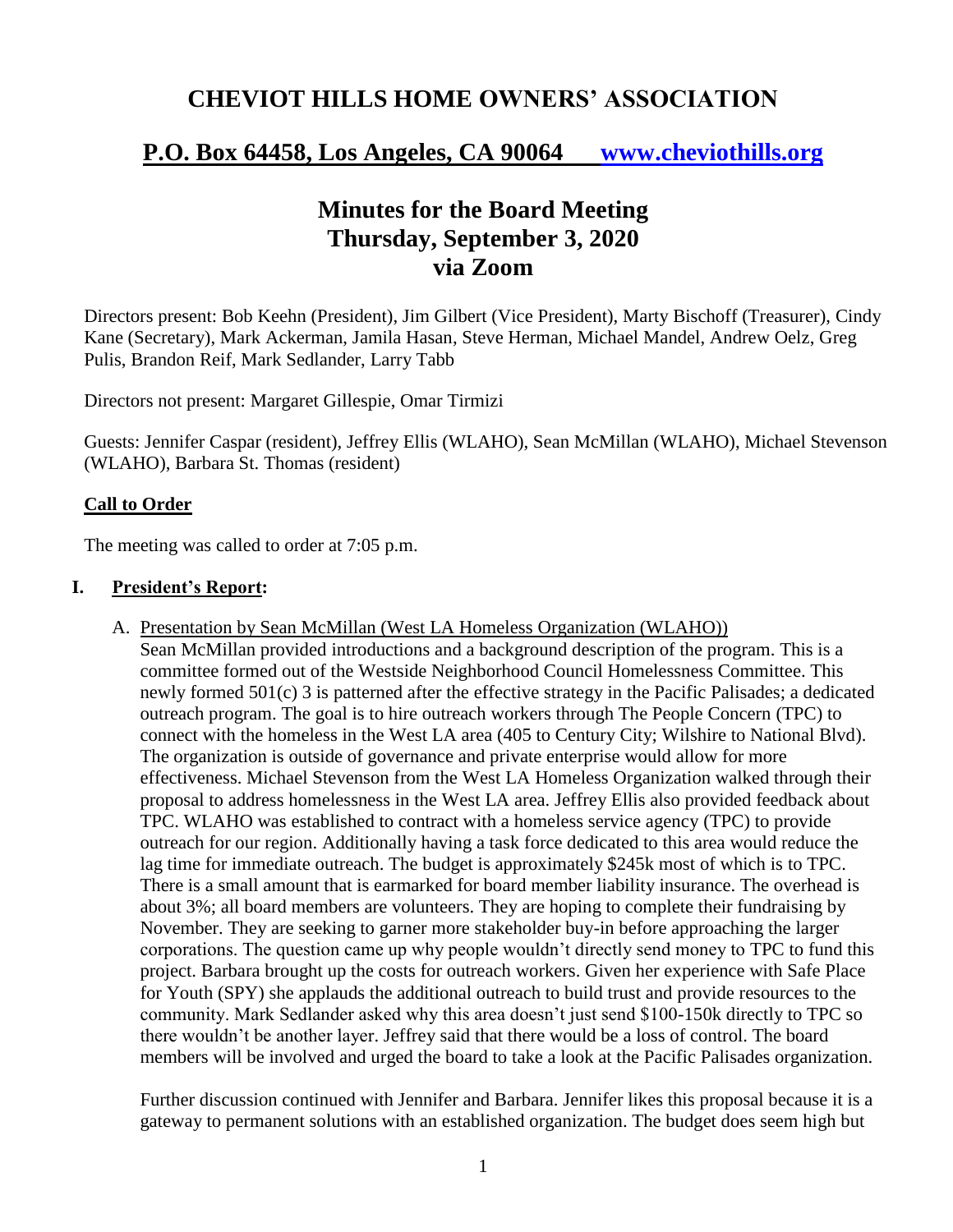further exploration and follow-up is needed. Barbara commends them for what they are doing. Barbara is worried that they may be reinventing the wheel. If there is trust for TPC, the community could go directly to them to ask what it would cost to provide this service with reports and follow up. She clearly hears the approach of 'let's all be part of the solution.' Mark S provided additional input about the amount other HOAs have contributed and that we should take a hard look at jumping on board. Steve vouched for the work that Sean McMillan has done and thinks this is the right group of folks leading the effort. A subcommittee was formed consisting of Jennifer Caspar, Steve, Margaret, Marty and Cindy. The subcommittee will meet, discuss and make a recommendation to the board before the next monthly meeting.

#### B. Approval of minutes for July, August

The minutes were approved and will be posted on the website.

#### C. Results of voting following General Meeting

Following our general meeting we surveyed members to vote on a few items. The results are as follows: the minor amendment to the bylaws passed 42 yes; 1 no. The revised map passed with a vote of 40 to 2. Jim, Jamila, Cindy, Mike, Brandon, Mark Sedlander and Omar were re-elected to their seats. Following our general meeting we have confirmed that our officers were voted in again as last year. Bob will remain as president, Cindy will continue as Secretary, Jim as VP and Marty as treasurer.

- D. APS issues delivery of "paid" list to APS We now have an NDA fully executed with APS. We will pass along to him the list of members that are current on their dues.
- E. Board seat vacated by Cary now filled by Mark Ackerman With board approval, Mark Ackerman will complete the remainder term for Cary Gross.

#### F. Cell tower issues

Jim spoke to resident Marian Natoff (Dunleer and Northvale). Her concern is the placement of these 5G towers close to resident homes. She feels strongly that other locations are less obtrusive. What Jim suggested is that we communicate with the cell companies to meet at the location and walk the area to seek out alternative locations that are less invasive to the neighbors. It would be a communication from the board to the cell companies. Once the meeting is set Jim would attend along with any other board members interested. Steve commented that some of these 5G placements are further along in the process. Bob agreed that these meetings would provide a good opportunity for neighbors to express their grievances. Mark S said that if these 5G towers are imminent, a fallback position would be a request for a more aesthetically pleasing antennae or a stealth covering of the antenna. Jim said the biggest problem with this is that the city of LA will not allow it. Cell companies are more willing to cooperate than the City. If we are talking about moving these away from residents home and seeking street lighting, it takes approval from the City as well as the Bureau of Street Lighting. If it is on a DWP pole this happens quickly. Air rights on utility pole belong to DWP and not necessarily city of LA. DWP is agnostic about this because they receive rent for these towers. Jim suggested the next steps would be to reach out to the existing companies to ask for an in person meeting. We should find out what towers are currently being designed and ready to be installed and what is planned for the future. Jim will take the lead on this.